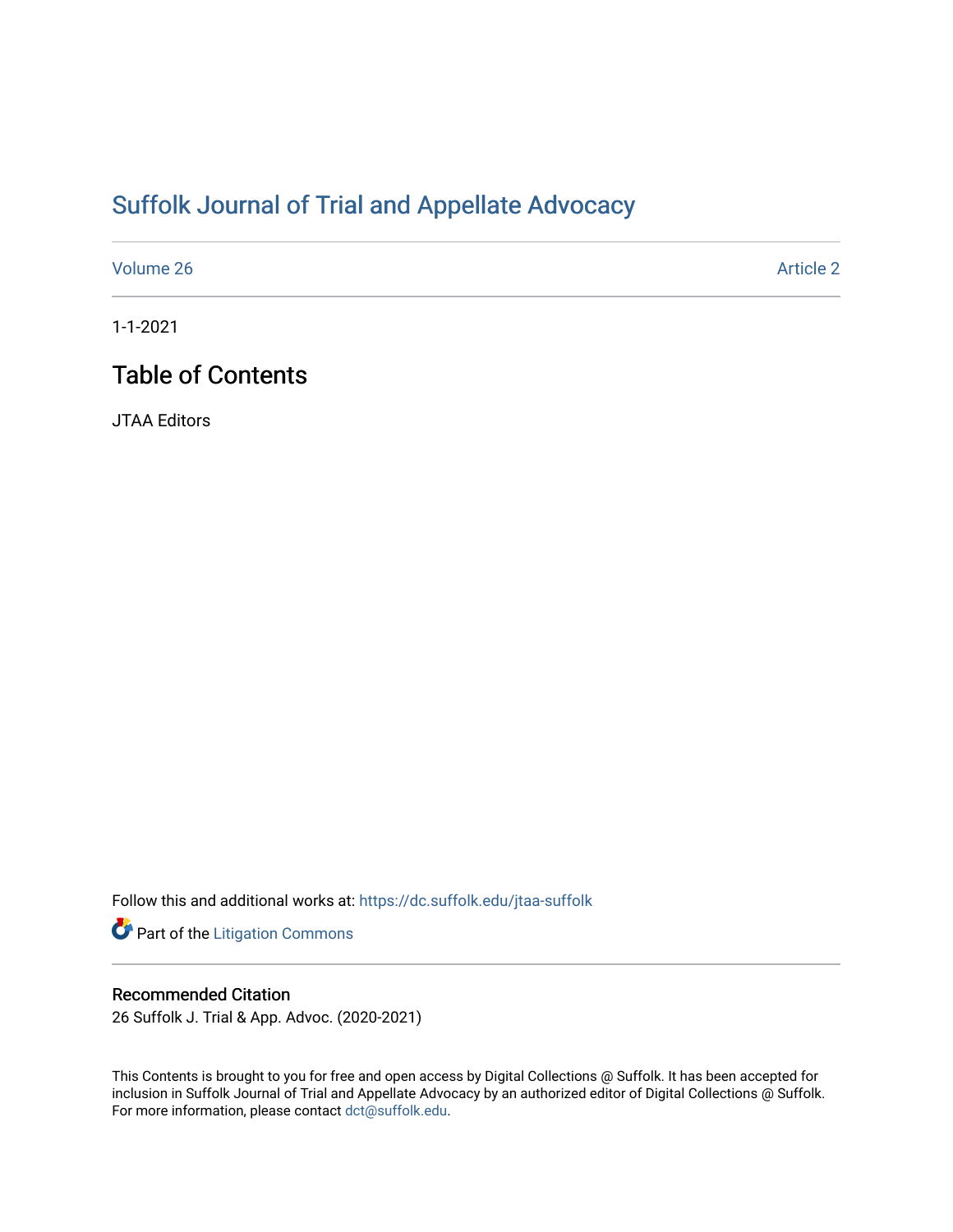### **SUFFOLK UNIVERSITY LAW SCHOOL**

## **SUFFOLK JOURNAL OF TRIAL & APPELLATE ADVOCACY**

**Volume XXVI 2020 – 2021 Issue 1** 

### **TABLE OF CONTENTS**

Editor's Note ……………………………………………………………………………………...x

### **ARTICLE**

| The Demise of the Law-Developing Function: A Case Study of the Wisconsin Supreme Court by |
|-------------------------------------------------------------------------------------------|
|                                                                                           |

### **NOTES**

Once Bitten, Twice Shy: The Supreme Court's Misguided Doubling Down on the Dual Sovereigns Exception to the Fifth Amendment's Double Jeopardy Clause by Ross Ballantyne………………………………………………………………………………………..49

The Death of Abortion: If *Roe v. Wade* is Overturned, Can the Right to Choose Be Upheld Under the Arguments Used to Establish an Individual's Right to Physician-Assisted Suicide? by Jennifer McCoy………………………………………………………………………………………..…..79

Until Data Does Us Part—The Call for a Federal Analog to the California Consumer Privacy Act: A Litigation Perspective by Brendan Chaisson……………………………………………..…..101

### **CASE COMMENTS**

Civil Rights Law—Excessive Force Found When Tasing Section 12 Patient, Police Officer Granted Qualified Immunity—*Gray v. Cummings*, 917 F.3d 1 (1st Cir. 2019) by Brandon Vallie……………………………………………………………………………………..……..123

Constitutional Law—Seventh Circuit Upholds Buffer-Zone Ordinances to Protect Women Entering Healthcare Facilities from Sidewalk Counselors—*Price v. City of Chicago*, 915 F.3d 1107 (7th Cir. 2019) by Jamie Wells…………………………………………………………....134